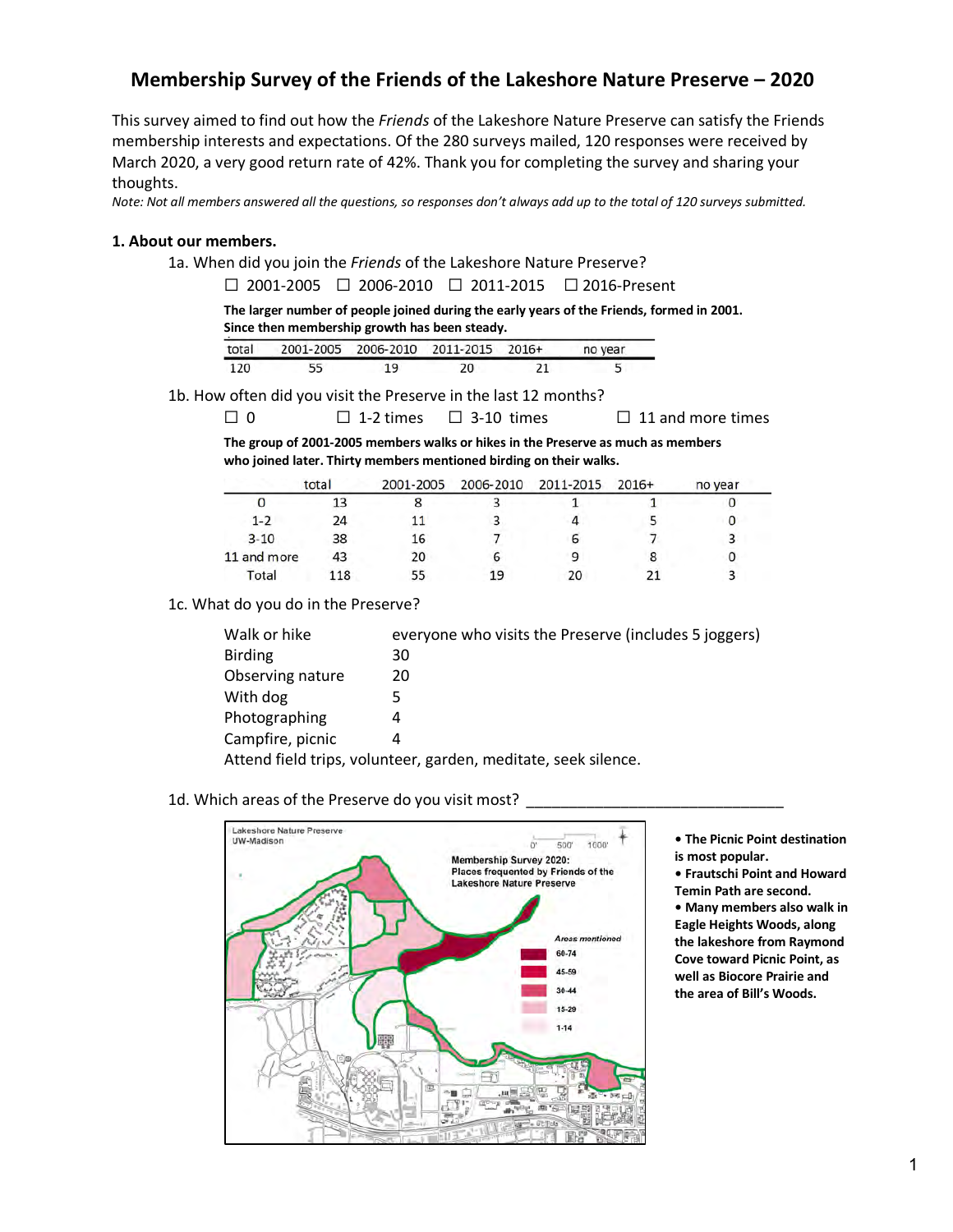1e. What draws you to the Friends of the Lakeshore Nature Preserve?

Efforts and mission of the Friends to support the Preserve 55 Nature and beauty and  $\frac{40}{40}$ A few marked both categories.

# **2. How can we better engage members and the community to connect with the Preserve?**

*Field trips and Nature Outings*. The *Friends* host 30 field trips/year, with topics ranging from geology, fungi, trees, birds, prairies, and wetlands to climate change, and attracting over 500 people from the community and students. Typically, a quarter or less of the participants are members.

- 2aa. Have you attended one or more field trips during the past 3 years?
	- $\Box$  Yes  $\Box$  No  $\Box$  Intend to in the future

**More than half of those who responded attend field trips. At least 43% of the 2001-2005 group attended field trips, but more recent members attend more often; 66% of 2016+ members attend.** 

|            | total |    | 2001-2005 2006-2010 2011-2015 2016+ |  | no year |  |
|------------|-------|----|-------------------------------------|--|---------|--|
| <b>YES</b> | 63    | 24 |                                     |  |         |  |
| in future  |       |    |                                     |  |         |  |
| no         | 49    | 29 |                                     |  |         |  |
| Total      | 120   |    |                                     |  |         |  |

2ab. What may have kept you from attending?

Too busy, 43; out of town, 14; weather, 13; health 9. Other responses: walk on my own/friends, too lazy, kids are bored, no car.

2ac. What other topics would interest you?

General consensus that the current offering is fine and impressive.

*Suggestions*: cultural history, controlling invasives, mushrooms, native American heritage, ecology, restoration over time.

*2b. New Activities and Events.* What other kinds of events or activities would you be likely to attend? Mark all that apply.

| Picnic                        | $\Box$ Field trip to another site   |
|-------------------------------|-------------------------------------|
| $\Box$ Guest speaker, indoors | $\Box$ Environmental breakfast cafe |
| $\Box$ Wellness walking group | $\Box$ What other topics?           |
| Indoor speaker                | 41                                  |
| Fieldtrip to other site       | 23                                  |
| <b>Wellness walking</b>       | 15                                  |
| Picnic                        | 16                                  |
| Environmental Breakfast café  | 14                                  |

*2c. Outreach*. The *Friends* partner with other organizations with exhibits on behalf of the Preserve. In addition, we would like to explore opportunities to assist the many diverse groups in the Madison community to experience the Preserve, including people with limited mobility.

2c. What opportunities or events would you suggest to engage more diverse groups?

*Partnering*: with community centers, UW South Madison Outreach, Boys and Girls Club, diversity student organizations, Foundation of Black Women, Goodman Com. Center, Joy Trip Project, Institute of Discovery.

*Opportunities for children*: Walk with Bucky, meet the rowing team, Odyssey.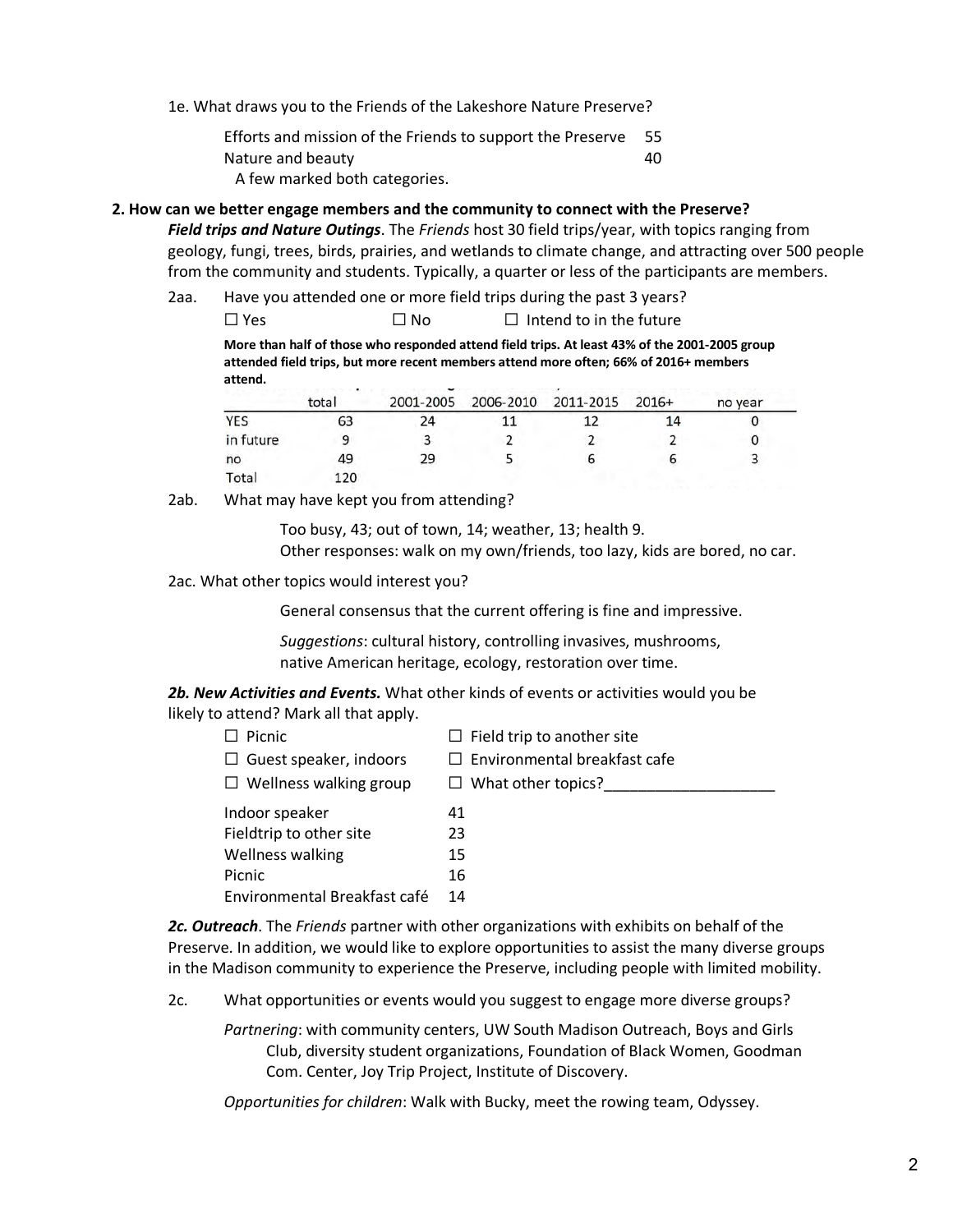# *Additional suggestions:*

- Opportunities for groups with limited ability: all-terrain wheelchairs, publicize trails accessible to wheel chairs, offer bus rides.
- Field trip leaders from diverse groups: African-American, Asian, Latino, Native American, such as graduate students, fisherman, EHC gardeners.
- One Prairie Partner Internship for first generation or multi-cultural student.
- Engaging a wide range of visitors in citizen science.
- Broaden things out a bit: get Patty Lowe to speak, night sky at fire circle, natural resources of Wisconsin heritage, logging pinery, Brownstone mining, Peshtigo fire, ethnic gardening, poet evening, drumming, PowWow.

Collect data on visitors (profile, numbers), in collaboration with Preserve Committee

*2da. Annual meeting.* This is an event to meet up with other Friends, hear a keynote speaker, learn what's new in the Preserve, elect new Board officers.

|            |      | Have you attended one or more Annual Meetings during the past three years? |
|------------|------|----------------------------------------------------------------------------|
| $\Box$ Yes | ⊟ No | $\Box$ Intend to attend in the future                                      |

**While the majority of members welcomed both field trips and annual meetings organized by the Friends, quite a few members do not like such organized gatherings or meetings.**

|           | total |    | 2001-2005 2006-2010 2011-2015 2016+ |  | no year |  |
|-----------|-------|----|-------------------------------------|--|---------|--|
| Yes       | 56    |    |                                     |  |         |  |
| intend to |       |    |                                     |  |         |  |
| No        | 56    | 30 |                                     |  |         |  |
| Total     | 120   |    |                                     |  |         |  |

2db. What makes you want to come?

- 40 Speaker/topic
- 21 Meeting friends
- 13 Hear more about Preserve news
- 1 Food
- 2dc. If you don't attend, what keeps you away?

Mostly time conflicts Not interested in meetings (5), Sloth (3+), bad hearing (3), health (3), too long (1), too much time on business meeting(1), no car (1), other.

2dd. Is there a particular topic you would like to hear about?

Majority was happy with selection of speakers by the Board. Impressive series.

# **3. If you are considering more involvement, what area(s) might interest you?**

Mark your preferences in the list below.

- $\Box$  Restoration (physical work in restoration and invasive species control)
- $\Box$  Citizen science (Bluebird Trail, Purple Martin House, water quality monitoring)
- $\Box$  Education and outreach (helping with field trips or exhibits)
- $\Box$  Survey of plants in restoration areas
- $\Box$  Communication (newsletter, blog contributions, photo sharing)
- ☐ Board of the *Friends*

☐Other

 *Please contact Steve Sentoff with your interest (shsentoff@gmail.com). Or provide your contact information here:* \_\_\_\_\_\_\_\_\_\_\_\_\_\_\_\_\_\_\_\_\_\_\_\_\_\_\_\_\_\_\_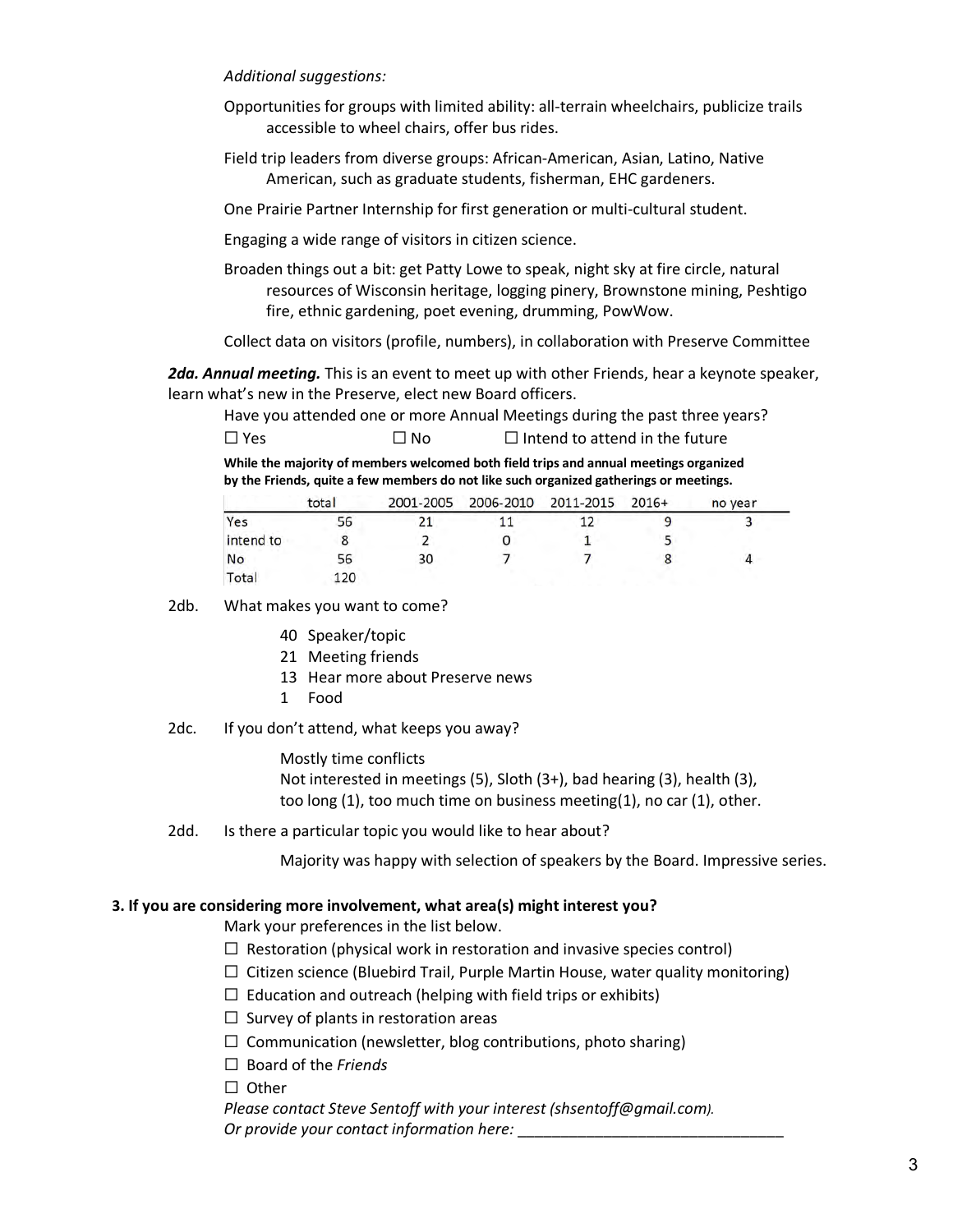**The majority of responses below reflects general preferences of members. Several members also expressed interest in becoming actively involved.** 

- 29 Restoration
- 25 Citizen science
- 11 Plant surveys
- 10 Education
- 8 Communication

Seven members provided contact information.

#### **4. How should the** *Friends* **support the Preserve through our memberships' financial contributions?**

All of the *Friends* expenditures benefit the UW Lakeshore Nature Preserve directly or indirectly.

- 4. What projects/topics should be added to the list below for financial support?
	- ✔ Prairie Partners Internships ✔ Restoration projects *(Eagle Heights Woods)*
		-
	- $\checkmark$  Spring planting festival  $\checkmark$  Stewardship fund of the Preserve
	- ✔ Citizen science projects expenses *(equipment for monitoring of bats, birds and water quality)*

**General comments: The present list is very good – already a large list for a small number of Friends. Don't spread Board too thin. Some answers given would fit under Question 6: Issues.**

Ranking: Restoration Internships Invasives **Stewardship** 

# **5. How do you access information about the** *Friends* **of the Lakeshore Nature Preserve?** *Friends website at https://www.friendslakeshorepreserve.com.*

This website informs about field trips and events, the *Friends* citizen science projects, blogs on people stories and events, nature sightings in the Preserve, research and environmental science pages prepared by members for members, online newsletter, and more.

5aa. Do you use the *Friends* website? □ Yes □ No

Over half of those who answered this question use the website. Responses show a trend of more frequent use by members who joined more recently.

|           | total | 2001-2005 | 2006-2010 2011-2015 2016+ |    | no year |
|-----------|-------|-----------|---------------------------|----|---------|
| Yes       |       | 18        |                           | 14 |         |
| some      |       |           |                           |    |         |
| No        | 49    | 25        |                           | b  |         |
| no answer | 10    | 10        |                           |    |         |
| Total     | 118   |           |                           |    |         |

5ab. What is effective on this website?

Up-to-date, diverse, informational on upcoming events, ton of information, easy to navigate, useful, looks good, …

5ac. What is missing or can be improved? Making more people aware of its existence, links to research papers and other organizations.

## *5ba. Friends Newsletter*, *Preserve!*

5ba. What do you like about the *Friends'* newsletter?

Informational, interesting articles, variety of stories, attractive, well-edited, in-depth, update on activities, quality and production, photos, good mix, short and sweet, fine, most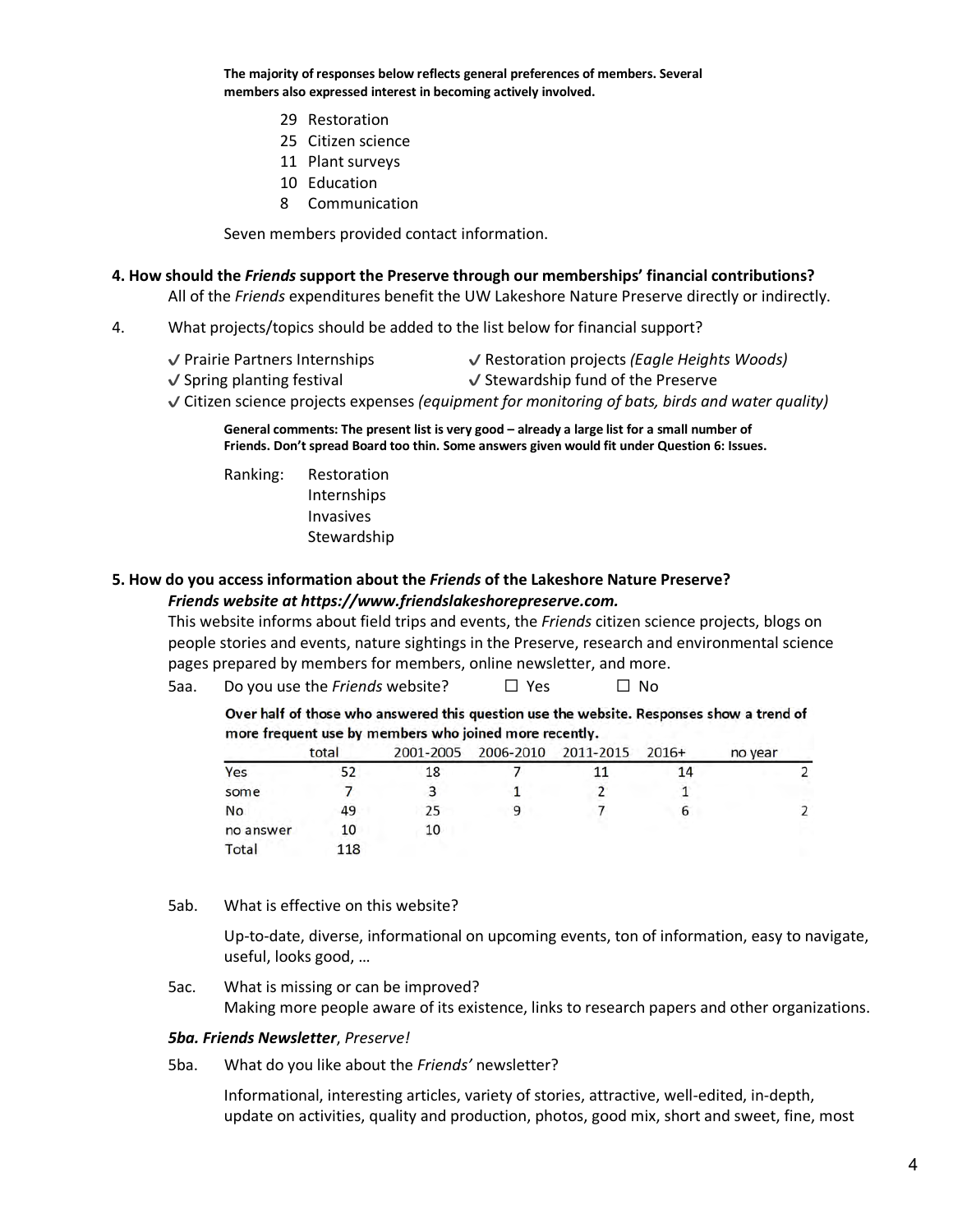important tool for me at this time, list of field trips, content, beautiful, interesting lead articles, opossum.

5bb. How can it be improved?

Overwhelmingly positive response: Many said it is fine as. Most did not comment. Suggestions were: include it in the new UW-employee welcome package, focus on Friends activities and accomplishments.

**5c***. Friends email*. How do you assess the frequency of mailings?

 $\Box$  About right  $\Box$  Too many

**Only about twenty members did not respond to this question, presumably because they do not use email. Otherwise, the overwhelming response was "About right."** 

5d. What other ways of communicating do you suggest?

Most responded that email is best, two members suggested social media. Comments: big issue is how to publicize the Friends to people who would enjoy being members if they knew about them; more emails on current sightings in Preserve (Tundra swans, trillium in bloom...).

# **6. Are there particular issues related to the Preserve for which you would like the** *Friends* **of the Lakeshore Nature Preserve to advocate?**

#### **Of 34 responses, the most mentioned topic areas are listed below.**

Effigy mounds/Ho Chunk/history/preservation Protect from development/UW light encroachment Invasive species Dogs off leash Preservation/restoration of marsh Infrastructure management (trails getting wider because of heavy use) Under-represented groups Clean-up of lake/water quality Storm water/flood management Too much negative signage Truck traffic on service road *Quote from one response to question 6:* "I am not aware of any current threats, but

it is essential to protect the Preserve from having any of its land taken away. Bill Cronon used to tell us that the only way to protect the Preserve long term is for people to love it. The Friends help people love the Preserve!"

## **7. Is there anything else you would like us to know?**

## *Most frequent*:

Happy to provide support financially.

Thanks! I am a proud member --- Keep up the good work --- Committed organization. Grateful for the dedication of those of you on the Board and Committee; I am proud of UW and the Friends for this beautiful ecology.

Support the efforts of the staff as much as possible. I appreciate the work of volunteers and staff.---- I hope that the Friends will continue to strongly support the Preserve while working under the guidance of these talented people. We are all part of the same team – however, we need to remember that the university is in charge --- Preserve staff is doing a great job, with very limited resources.

*Single comments*: